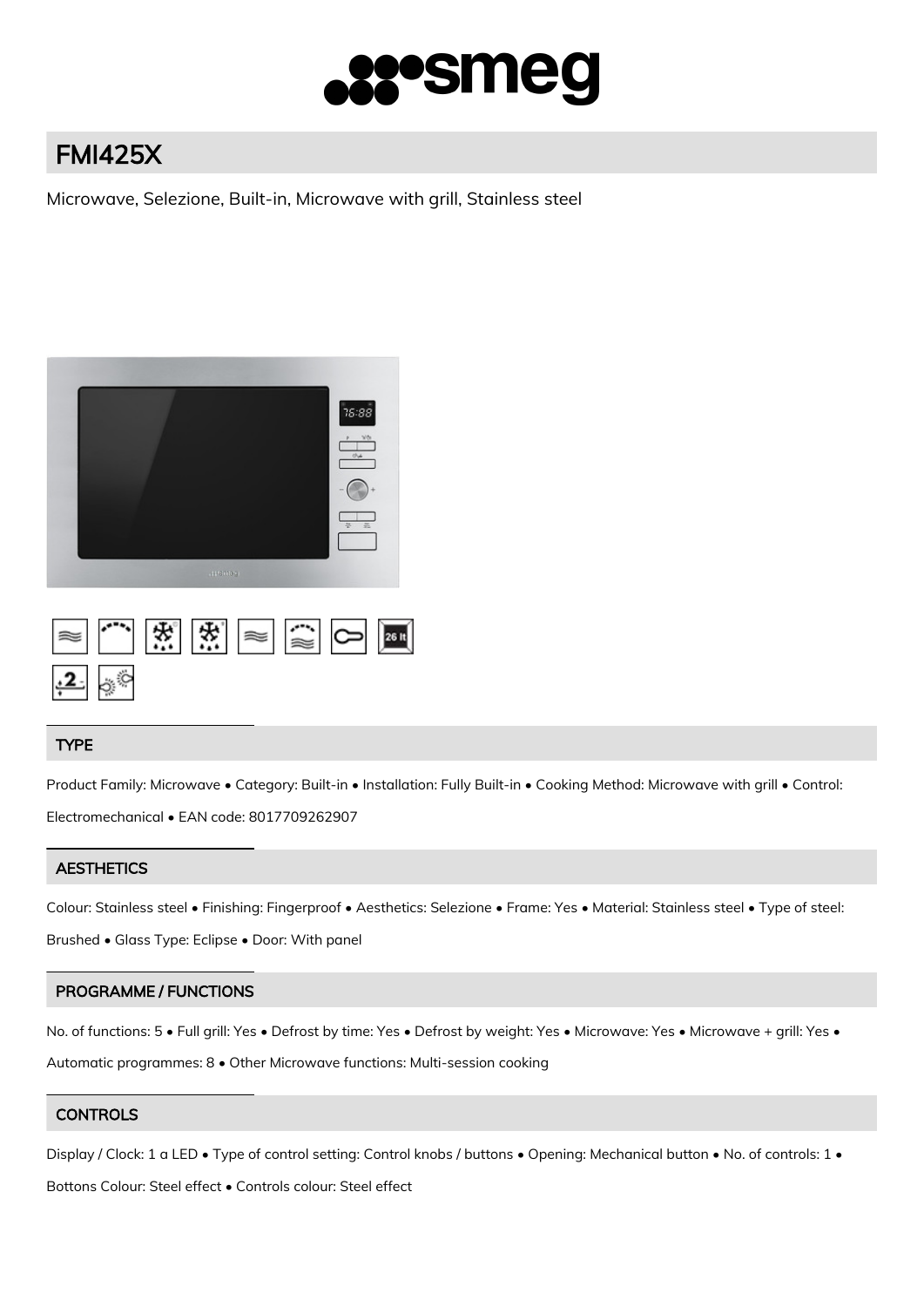#### **OPTIONS**

Timer: Electronic • Time-setting options: End cooking • End of cooking acoustic alarm: Yes • Quick start option: Yes • Controls Lock / Child Safety: Yes

#### TECHNICAL FEATURES

Cavity material: Stainless steel • Gross volume: 26 l • No. of shelves/ levels: 2 • Shelves type: Rack • No. of lights: 1 • Light type: Led • Light when door is opened: Yes • Door opening: Side-opening • Total no. of door glasses: 1 • Cooling system: Tangential • Turntable: Yes • Turntable dimensions: 31.5 cm • Grill type: Quartz • Grill - power: 1000 W • Microwave effective power: 900 W • Safety Thermostat: Yes • Microwave screen protection: Yes • Microwave stops when door is opened: Yes

#### PERFORMANCE / ENERGY LABEL

Net volume: 25 l

#### ELECTRICAL CONNECTION

Nominal power: 1450 W • Voltage (V): 230 V • Frequency (Hz): 50 Hz • Power supply cable length: 150 cm

#### ALSO AVAILABLE

#### LOGISTIC INFORMATION

Dimensions of the product (mm): 388x595x377 • Width (mm): 595 mm • Depth (mm): 377 mm • Net weight (kg): 18.000 kg • Gross weight (kg): 20.500 kg • Product Height (mm): 388 mm

#### ACCESSORIES INCLUDED

Grid: 1